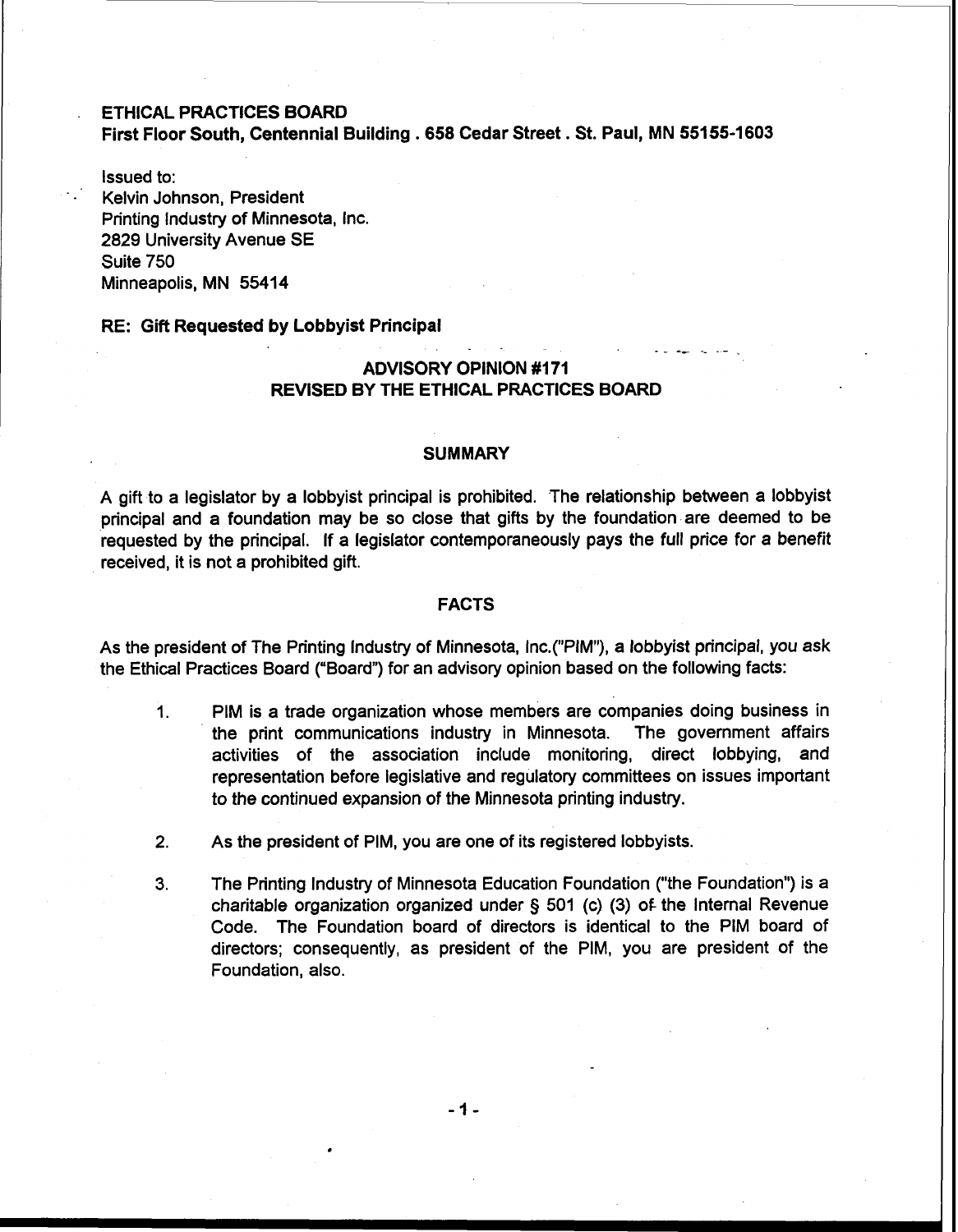- **4.** The Foundation pays PIM for staff and administrative support to the extent that restrictions on it's balances permit it to. Beyond that, PIM makes a contribution to the Foundation of those services.
- 5. The Foundation exists to enhance job capabilities of persons employed in the print communications industry in Minnesota. It sponsors education and training programs, research, and career development. It also provides scholarships and youth programs.
- 6. The funding received by the Foundation is for the following designated areas: scholarship fund, education and training, career fair, career materials, industry outreach program, annual awards. luncheon for - students in - graphic arts competition awards program, and Print Communication Week Banquet
- 7. Each January the Foundation sponsors Print Communication Week and provides a full day of programs for schools and executives in the industry that includes industry career tours, a luncheon, career fair, and an evening reception and dinner. The dinner includes speakers on a variety of issues of importance to the printing industry.
- 8. In the past, the Foundation has invited legislators and their spouses or significant others to be the guests of the Foundation for the evening program at no charge.
- **9.** In addition, many companies represented at the event will invite their state legislators to attend the event and sit at the company purchased tables.
- 10. It is inevitable that company executives seated at company tables would likely talk with legislators about issues important to their companies. .
- 11. The individual ticket price for evening event is \$65, which includes \$21.50 for the dinner and \$43.50 for other costs such as marketing, postage, speaker fees, administrative overhead, complimentary tickets provided to legislators, and net profits for event planning, education scholarships, and educational materials for schools.

-

## QUESTION ONE

May the Foundation invite legislators to attend the evening reception and dinner as non-paying guests ?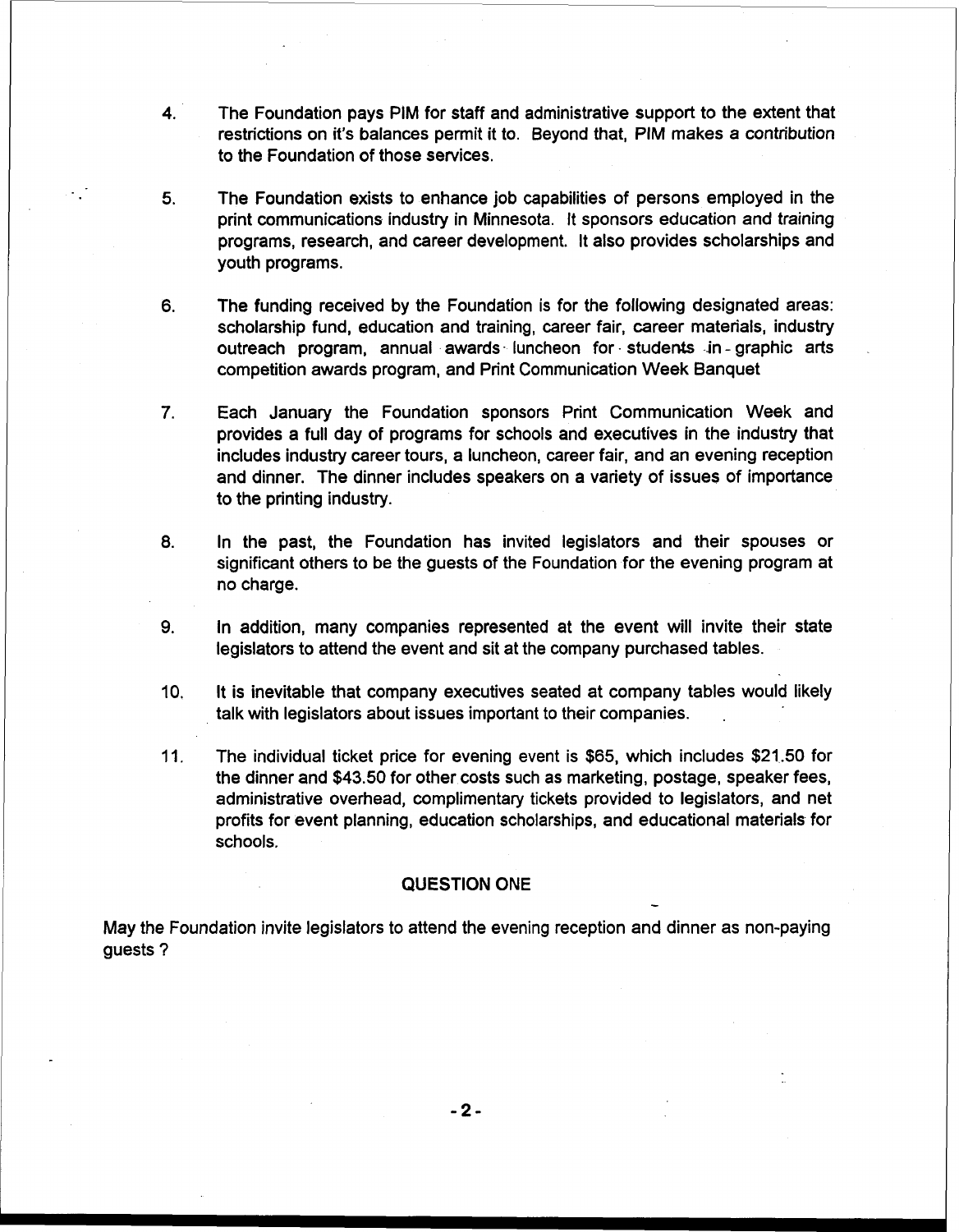## **OPINION**

No, the gift to legislators of free admission to the event is prohibited as a gift requested by a lobbyist principal.

The event is a dinner featuring speakers on issues important to the printing industry. It is attended by industry executives and by teachers and students who have participated in print communication week. Neither the nature of the event nor the mission of the Foundation suggest a motivation for the Foundation to invite legislators to attend without charge.

Beyond its potential to create good will, a gift to legislators of free admission to the event provides the industry with an opportunity to- present speeches about-industry issues to legislators and gives industry executives an opportunity to informally discuss concerns with them. As you have described PIM and the Foundation, the gift would help accomplish the goals of PIM, but seems unrelated to the mission of the Foundation.

The PIM president and Board of Directors are the same as those of the Foundation, thus, one of PIM's lobbyists is the president of the Foundation. Because of the particular relationship between PIM and the Foundation the two cannot be separated for the purpose of giving gifts to legislators. Even if the Foundation is recognized as a separate legal entity, its gift to legislators must be considered to be requested by PIM, a lobbyist principal, and is prohibited.

#### QUESTION TWO

May the Foundation invite as non-paying guests persons who are not officials as defined in Minn. Stat. **5** 10A.071, subd. 1 (c), but who accompany the legislator to the event?

#### **OPINION**

Gifts to persons other than officials as defined in Minn. Stat.  $\S$  10A.071, subd. 1(c), are not addressed in Minn. Stat. Ch. 10A.

#### QUESTION THREE

- A. If a printing company sponsors a company table and pays the Foundation for the cost of a table, may the company invite as non-paying guests officials and their guests?
- **6.** If the official must pay the costs of the event, would the expenses be paid to the printing company or to the Foundation.

 $-3-$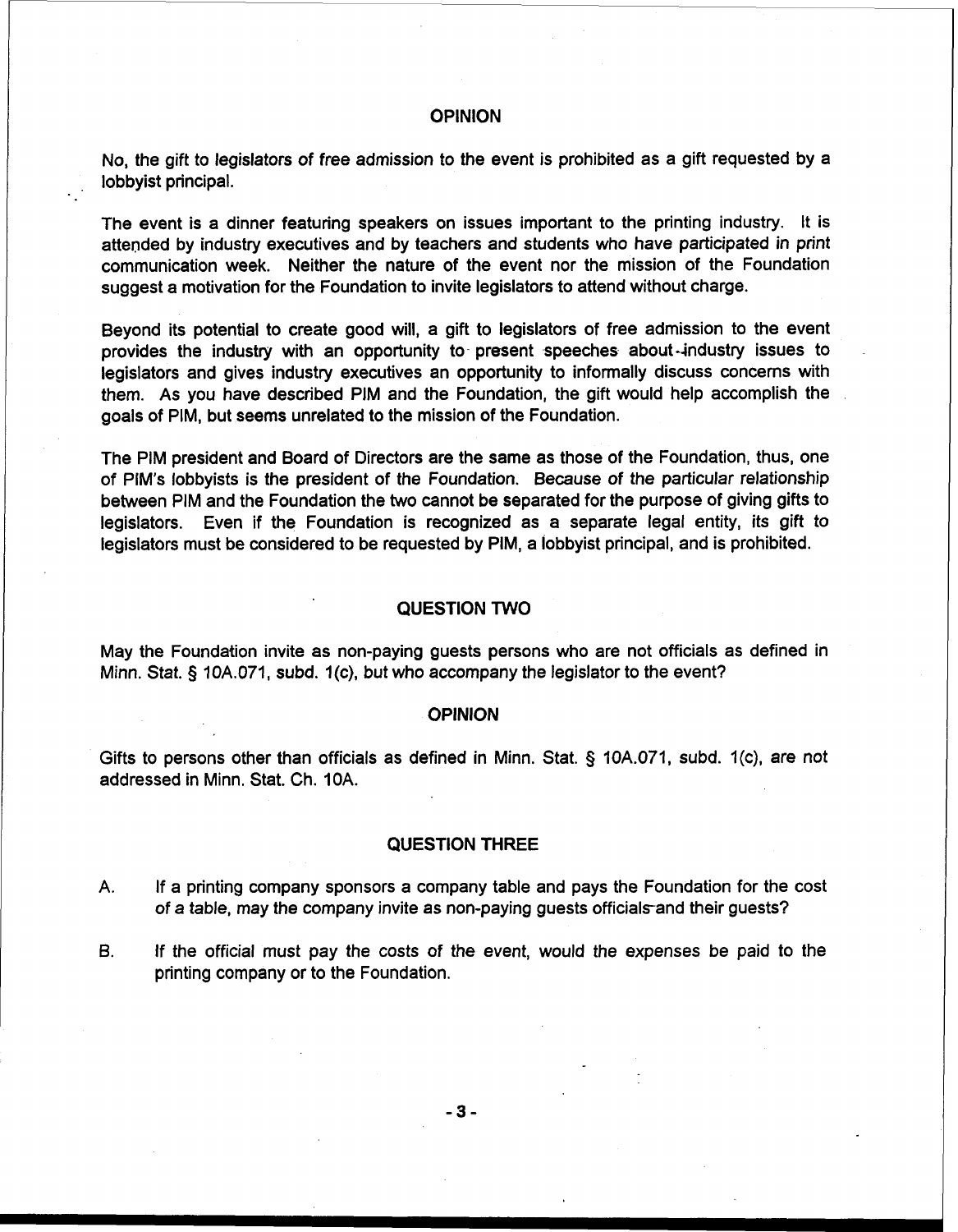### OPINION

- A. A printing company that is a lobbyist principal is prohibited from providing an official with a complimentary ticket to the banquet, and the official is prohibited from accepting<br>the benefit. Minn. Stat. § 10A.071, subd. 1. If the company providing the the benefit. Minn. Stat.  $\S$  10A.071, subd. 1. complimentary ticket is not a lobbyist principal, but provides the gift at the request or suggestion of PIM or the Foundation, the gift would be prohibited as a gift requested by a lobbyist principal.
- **B.** The official must pay whichever entity provided the complementary admission to the event. -. -- -- - -

### QUESTION FOUR

What happens if the official who attends the event is billed the appropriate costs but does not pay?

# **OPINION**

The lobbyist principal must require contemporaneous or advance payment for the event. Otherwise, the acceptance of food and beverage by the official is a gift prohibited by Minn. Stat. § 10A.071, subd. 1.

## QUESTION FIVE

If it is the advice of the Board that the,official should pay for the event, what portion of the ticket price should the official be charged?

#### **OPINION**

The official should pay contemporaneously the full price of the ticket for the evening event. Otherwise, the acceptance of food and beverage by the official is a gift prohibited by Minn. The official should pay contemporaneously the full pice of the licket for the evening even<br>Otherwise, the acceptance of food and beverage by the official is a gift prohibited by Min<br>Stat. § 10A.071, subd. 1. This response

Issued:  $7 - 36 - 96$ 

<--- -> , -7 - -. />>>! *&aAo/?-* -

Carolyn<sup>D</sup>. Rodriguez Chair

 $-4-$